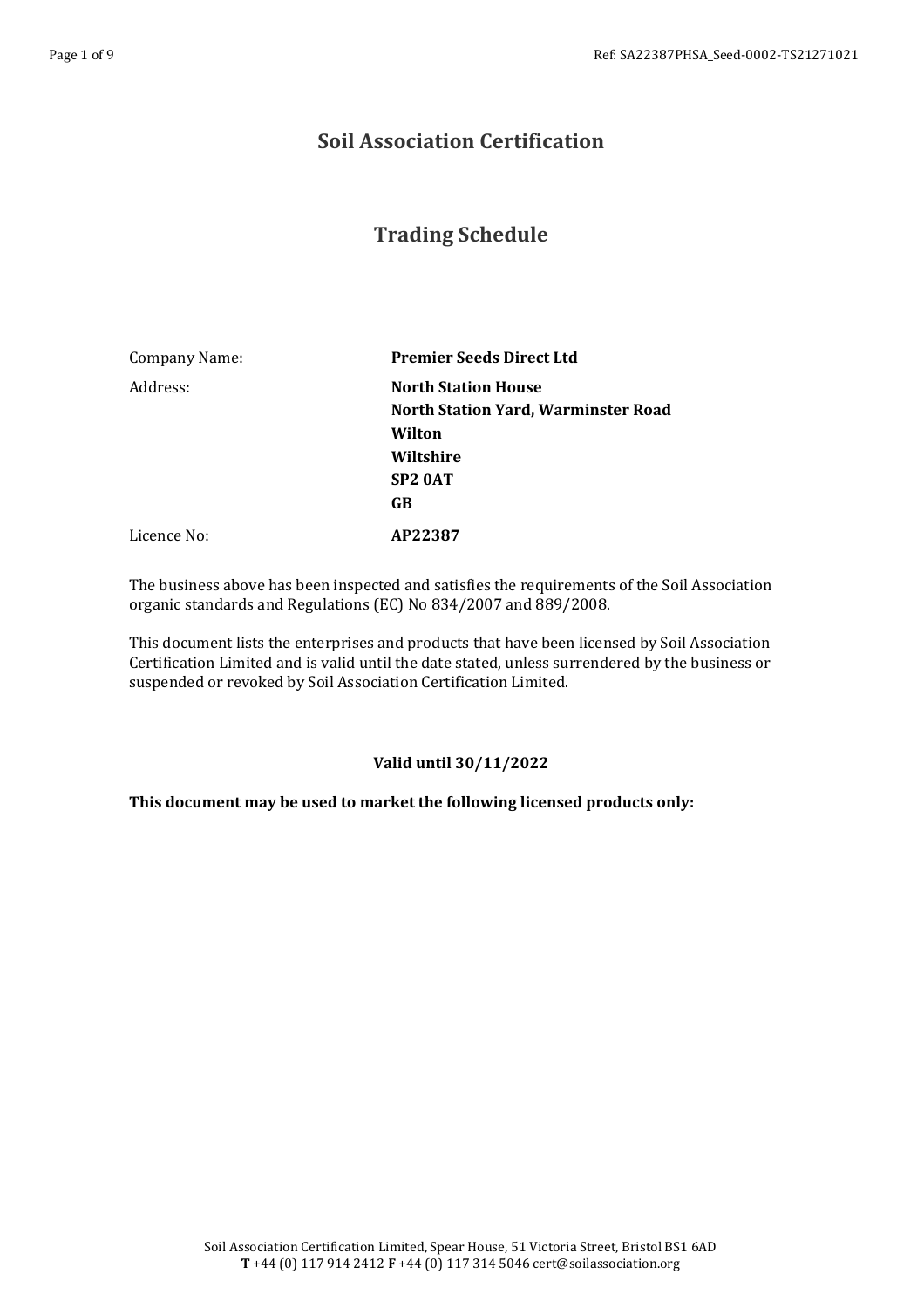| <b>Enterprises</b>          | <b>Status</b> |
|-----------------------------|---------------|
| Importing                   | Organic       |
| Importing from EU countries | Organic       |
| Packing/repacking           | Organic       |
| Processing/manufacturing    | Organic       |

| <b>Product Name</b>                          | <b>Status</b> |
|----------------------------------------------|---------------|
| Aubergine (Black Beauty)                     | Organic       |
| Aubergine (Italian Long Purple)              | Organic       |
| Bean (Climbing Borlotto - Lingua di Fuoco 2) | Organic       |
| Bean (Dwarf Borlotto Lingua di Fuoco)        | Organic       |
| Bean (Rocquencourt)                          | Organic       |
| Bean Broad (Aquadulce Claudia)               | Organic       |
| Bean French (Climbing Green - Cobra)         | Organic       |
| Bean French (Dwarf Green - Slenderette)      | Organic       |
| Bean Runner (Enorma)                         | Organic       |
| Bean Runner (Scarlet Emperor)                | Organic       |
| Bean Runner (White Emergo)                   | Organic       |
| Beetroot (Bulls Blood)                       | Organic       |
| Beetroot (Chioggia)                          | Organic       |
| Beetroot (Cylindra)                          | Organic       |
| Beetroot (Detroit Red)                       | Organic       |
| Beetroot (Golden Detroit)                    | Organic       |
| Broccoli/Calabrese (Early Green Sprouting)   | Organic       |
| <b>Brussels Sprout (Groninger)</b>           | Organic       |
| Cabbage (Brunswick)                          | Organic       |
| Cabbage (Red Drumhead)                       | Organic       |
| Cabbage (Vertus)                             | Organic       |
| Carrot (Atomic Red)                          | Organic       |
| Carrot (Autumn King)                         | Organic       |
| Carrot (Berlicum 2)                          | Organic       |
| Carrot (Chantenay Red Core)                  | Organic       |
| Carrot (Chantenay Royal)                     | Organic       |
| Carrot (Danvers 126)                         | Organic       |
| Carrot (Flyaway F1)                          | Organic       |
| Carrot (Little Finger)                       | Organic       |
| Carrot (Nantes)                              | Organic       |
| Carrot (Parisian)                            | Organic       |
| Carrot (Rainbow Mix)                         | Organic       |
| Carrot (Resistafly F1)                       | Organic       |
| Carrot (Tendersweet)                         | Organic       |
| Cauliflower (Romanesco)                      | Organic       |
| Cauliflower (Snowball)                       | Organic       |
| Cauliflower (Violetto Di Sicilia)            | Organic       |
| Celery (Red Stalk)                           | Organic       |
| Celery (Utah 52-70)                          | Organic       |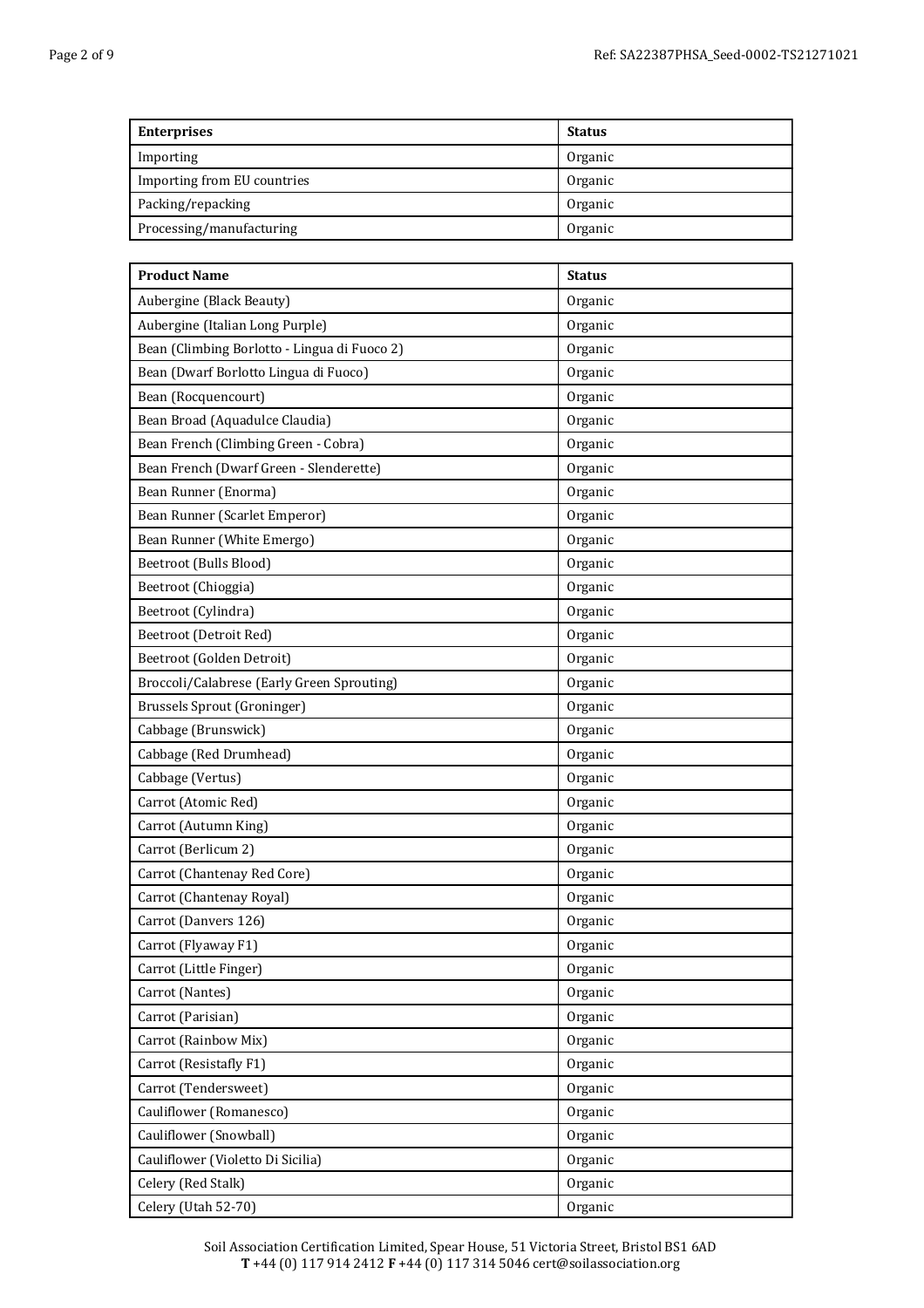| Chicory Red - Rossa di Treviso             | Organic |
|--------------------------------------------|---------|
| Corn (Bloody Butcher)                      | Organic |
| Corn (Blue Hopi)                           | Organic |
| Corn (Glass Gem)                           | Organic |
| Corn (Strawberry)                          | Organic |
| Courgette - Genovese                       | Organic |
| Courgette (Black Beauty)                   | Organic |
| Courgette (Cocozelle)                      | Organic |
| Courgette (Golden)                         | Organic |
| Courgette (Ronde De Nice)                  | Organic |
| Courgette (Tondo Chiaro di Nizza)          | Organic |
| Courgette (Verde di Milano)                | Organic |
| Cucumber (Burpless)                        | Organic |
| Cucumber (Lemon)                           | Organic |
| Cucumber (Marketmore 76)                   | Organic |
| Cucumber (Passandra)                       | Organic |
| Cucumber (Piccoli di Parigi)               | Organic |
| Cucumber (Spacemaster 80)                  | Organic |
| Cucumber (Telegraph)                       | Organic |
| Fennel (Bronze)                            | Organic |
| Flower - Cosmos (Seashells)                | Organic |
| Flower - Nigella (Love in a Mist)          | Organic |
| Flower - Sunflower (Autumn Beauty)         | Organic |
| Flower - Sunflower (Skyscraper)            | Organic |
| Flower - Sunflower (Sungold Dwarf)         | Organic |
| Flower - Sunflower (Teddy Bear)            | Organic |
| Flower - Sunflower (Velvet Queen)          | Organic |
| Flower (Chrysanthemum - Ox-eye Daisy)      | Organic |
| Flower (Marigold - Sparky)                 | Organic |
| Flower (Nasturtium - Jewel Mix)            | Organic |
| Flower (Sunflower-Titan)                   | Organic |
| Flower (Sweet Pea - Mammoth Mix)           | Organic |
| Gourd - Bottle                             | Organic |
| Gourd - Speckled Swan                      | Organic |
| Green Manure (Buckwheat)                   | Organic |
| Green Manure (Sainfoin)                    | Organic |
| Green Manure (Tares)                       | Organic |
| Green Manure (Trifolium - Crimson Clover)  | Organic |
| Greens (Broccoli - De Cicco)               | Organic |
| Greens (Broccoli - Purple Sprouting Early) | Organic |
| Greens (Broccoli - Waltham 29)             | Organic |
| Greens (Cabbage - Copenhagen Market)       | Organic |
| Greens (Cabbage - Golden Acre)             | Organic |
| Greens (Cabbage - Pak Choi Baby White)     | Organic |
| Greens (Cabbage - Red Acre)                | Organic |
| Greens (Cabbage - Red Express)             | Organic |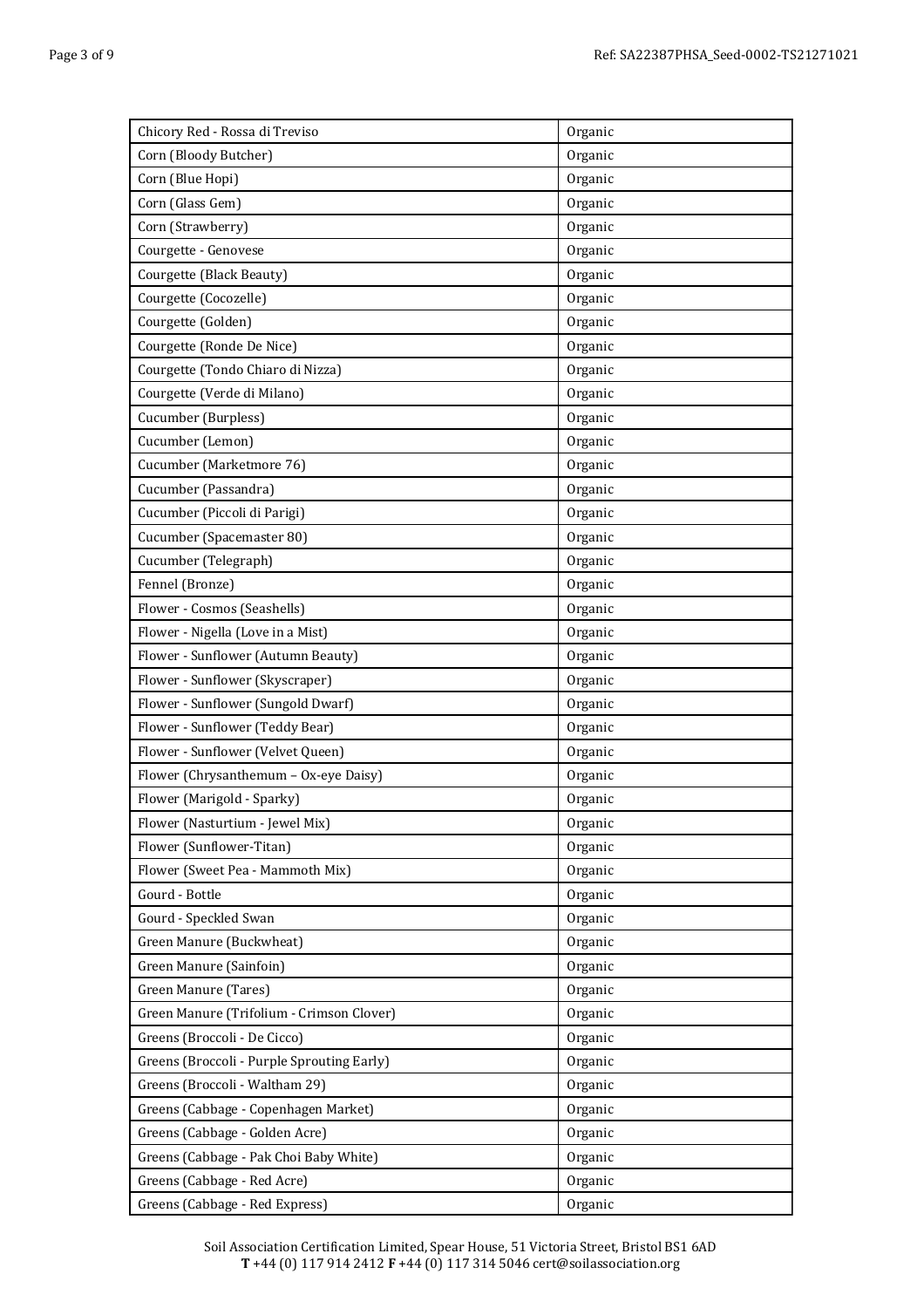| Greens (Cauliflower - Self Blanche)   | Organic |
|---------------------------------------|---------|
| Greens (Cauliflower - Snowcrown)      | Organic |
| Greens (Kale - Blue Curled Scotch)    | Organic |
| Greens (Kale - Red Russian)           | Organic |
| Greens (Kale - Siberian)              | Organic |
| Greens (Kale - Toscana Nero)          | Organic |
| Greens (Kale - Vates Blue)            | Organic |
| Herb - Hyssop                         | Organic |
| Herb - Mint (Round leaved)            | Organic |
| Herb (Amaranth-Red Line)              | Organic |
| Herb (Basil - Bush Spicy Globe)       | Organic |
| Herb (Basil - Corsican)               | Organic |
| Herb (Basil - Dark Opal)              | Organic |
| Herb (Basil - Genovese)               | Organic |
| Herb (Basil - Lemon)                  | Organic |
| Herb (Basil - Lime)                   | Organic |
| Herb (Basil - Persian)                | Organic |
| Herb (Basil - Red Rubin)              | Organic |
| Herb (Basil-Napalatano)               | Organic |
| Herb (Borage)                         | Organic |
| Herb (Catnip)                         | Organic |
| Herb (Chamomile)                      | Organic |
| Herb (Chives - Garlic)                | Organic |
| Herb (Chives)                         | Organic |
| Herb (Coriander)                      | Organic |
| Herb (Corn Salad)                     | Organic |
| Herb (Dill - Mammoth)                 | Organic |
| Herb (Fennel - Florence)              | Organic |
| Herb (Lemon Balm)                     | Organic |
| Herb (Lovage)                         | Organic |
| Herb (Marjoram)                       | Organic |
| Herb (Oregano - Italian)              | Organic |
| Herb (Parsley - French Flat)          | Organic |
| Herb (Parsley - Italian Giant)        | Organic |
| Herb (Parsley - Triple Moss curled 2) | Organic |
| Herb (Parsley-Plain Leaved French)    | Organic |
| Herb (Peppermint)                     | Organic |
| Herb (Rocket - Cultivated/Salad)      | Organic |
| Herb (Rocket - Wild)                  | Organic |
| Herb (Rosemary)                       | Organic |
| Herb (Sage - Broad Leaved)            | Organic |
| Herb (Sage)                           | Organic |
| Herb (Thyme - Common)                 | Organic |
| Herb (Watercress)                     | Organic |
| Kale (Tuscan)                         | Organic |
| Kohlrabi (Early White Vienna)         | Organic |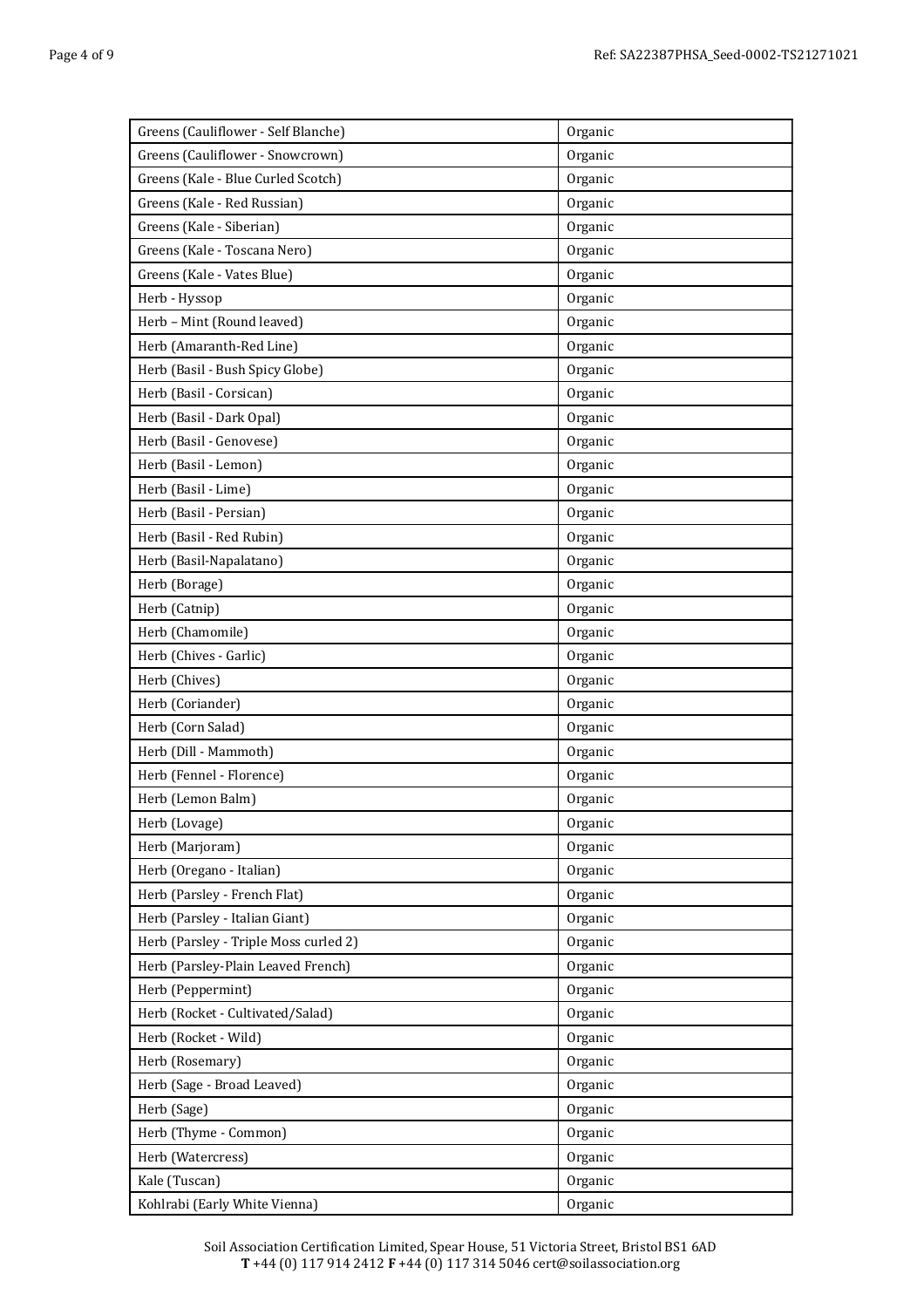| Kohlrabi (Purple Vienna)         | Organic |
|----------------------------------|---------|
| Lavender (Common English)        | Organic |
| Leek (Bulgarian Giant)           | Organic |
| Leek (Carentan 2)                | Organic |
| Leek (Elephant)                  | Organic |
| Leek (Large American Flag)       | Organic |
| Lettuce (Black Seeded Simpson)   | Organic |
| Lettuce (Gourmet Mix)            | Organic |
| Lettuce (Great Lakes 659)        | Organic |
| Lettuce (Iceberg - Ice Queen)    | Organic |
| Lettuce (Jericho)                | Organic |
| Lettuce (Little Gem)             | Organic |
| Lettuce (Lolla Bionda)           | Organic |
| Lettuce (Lolla Rossa)            | Organic |
| Lettuce (Marvel of 4 Seasons)    | Organic |
| Lettuce (Mesclun Mix)            | Organic |
| Lettuce (Oak Leaf - Red)         | Organic |
| Lettuce (Paris Island Cos)       | Organic |
| Lettuce (Romaine Tri-colour Mix) | Organic |
| Lettuce (Salad Bowl Green)       | Organic |
| Lettuce (Salad Bowl Red)         | Organic |
| Lettuce (Tom Thumb)              | Organic |
| Melon (Cantaloupe di Charentis)  | Organic |
| Melon (Hales Best Jumbo)         | Organic |
| Melon (Hearts of Gold)           | Organic |
| Melon (Orange Flesh)             | Organic |
| Mizuna (Red Streaks)             | Organic |
| Mustard (Komatsuna)              | Organic |
| Mustard (Red Giant)              | Organic |
| Okra (Clemson Spineless)         | Organic |
| Okra (Red Burgundy)              | Organic |
| Onion (Ishikura)                 | Organic |
| Onion (Red Amposta)              | Organic |
| Onion (Red Baron)                | Organic |
| Onion (Sturon)                   | Organic |
| Onion (Stuttgart)                | Organic |
| Onion (Walla Walla)              | Organic |
| Onion (White Lisbon)             | Organic |
| Oriental Veg (Mizuna)            | Organic |
| Oriental Veg (Tatsoi)            | Organic |
| Parsnip (Tender and True)        | Organic |
| Pea (Alderman)                   | Organic |
| Pea (Ambassador)                 | Organic |
| Pea (Carouby)                    | Organic |
| Pea (Kelvedon)                   | Organic |
| Pea (Progress No 9)              | Organic |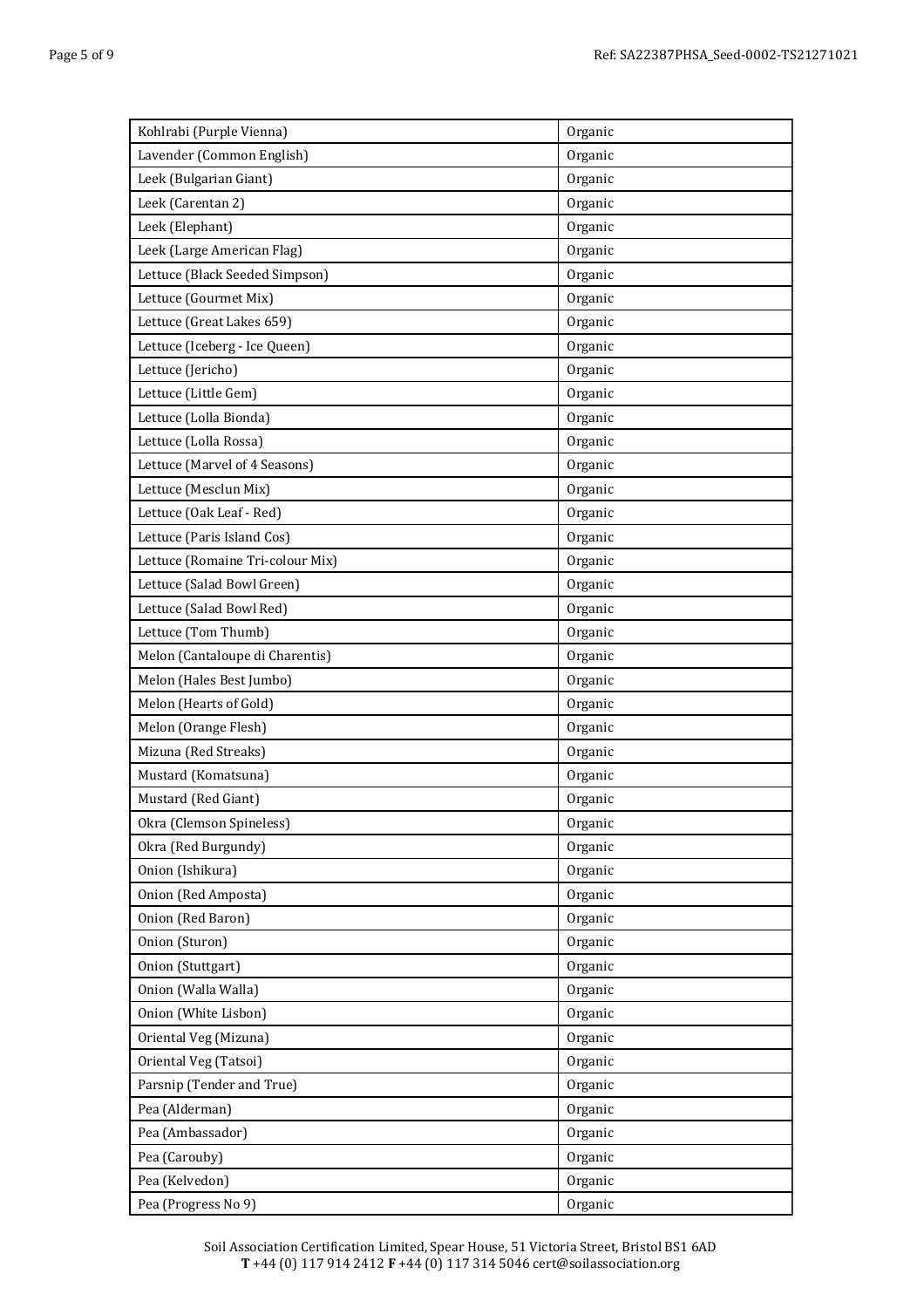| Pea (Rondo)                          | Organic |
|--------------------------------------|---------|
| Pepper - Hot (Anaheim Chile)         | Organic |
| Pepper - Hot (Barak)                 | Organic |
| Pepper - Hot (Big Jim)               | Organic |
| Pepper - Hot (Black Hungarian)       | Organic |
| Pepper - Hot (Black Olive)           | Organic |
| Pepper - Hot (Cayenne Long Slim)     | Organic |
| Pepper - Hot (Cayenne Purple)        | Organic |
| Pepper - Hot (Cayenne Yellow)        | Organic |
| Pepper - Hot (Habanero Maya Red)     | Organic |
| Pepper - Hot (Habanero Orange)       | Organic |
| Pepper - Hot (Habanero Red)          | Organic |
| Pepper - Hot (Habanero White)        | Organic |
| Pepper - Hot (Hungarian Hot Wax)     | Organic |
| Pepper - Hot (Jalapeno Early)        | Organic |
| Pepper - Hot (Jamaican Red)          | Organic |
| Pepper - Hot (Jamaican Yellow)       | Organic |
| Pepper - Hot (Joe E Parker)          | Organic |
| Pepper - Hot (Numex Bailey)          | Organic |
| Pepper - Hot (Poinsettia)            | Organic |
| Pepper - Hot (Ring of Fire)          | Organic |
| Pepper - Hot (Rio Grande)            | Organic |
| Pepper - Hot (Sandia)                | Organic |
| Pepper - Sweet (California Wonder)   | Organic |
| Pepper - Sweet (Diamond)             | Organic |
| Pepper - Sweet (Marconi Red)         | Organic |
| Pepper - Sweet (Marconi Yellow)      | Organic |
| Pepper - Sweet (Mini Bell Chocolate) | Organic |
| Pepper - Sweet (Mini Bell Red)       | Organic |
| Pepper - Sweet (Mini Bell Yellow)    | Organic |
| Pepper - Sweet (Orange Sun)          | Organic |
| Pepper - Sweet (Pimento)             | Organic |
| Pepper - Sweet (Purple Beauty)       | Organic |
| Pepper - Sweet (Sweet Chocolate)     | Organic |
| Pepper Hot (Habanero Yellow)         | Organic |
| Pepper Sweet (Corno di Torro Giallo) | Organic |
| Pepper Sweet (Corno di Torro Rosso)  | Organic |
| Pepper Sweet (D'Asti Giallo)         | Organic |
| Pepper Sweet (D'Asti Rosso)          | Organic |
| Peppermint                           | Organic |
| Pumpkin (Big Max)                    | Organic |
| Pumpkin (Casper)                     | Organic |
| Pumpkin (Howden)                     | Organic |
| Pumpkin (Jack Be Little)             | Organic |
| Radish (Black Spanish Round)         | Organic |
| Radish (Cherry Bell)                 | Organic |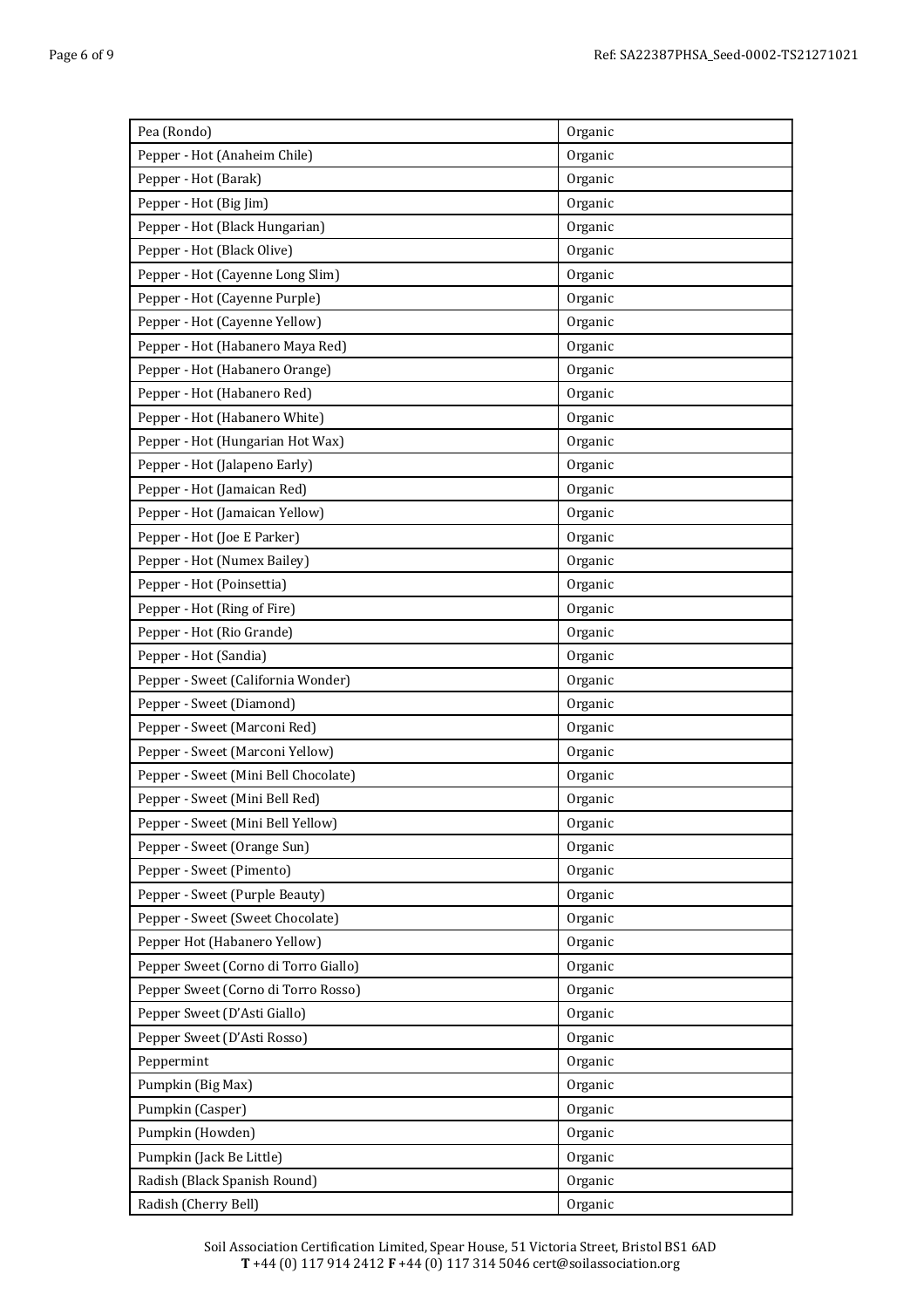| Radish (China Rose)                      | Organic |
|------------------------------------------|---------|
| Radish (Easter Egg Blend)                | Organic |
| Radish (French Breakfast 2)              | Organic |
| Radish (Mooli Minowase)                  | Organic |
| Radish (Plum Purple)                     | Organic |
| Radish (Saxa)                            | Organic |
| Radish (Sparkler)                        | Organic |
| Spinach (Bloomsdale)                     | Organic |
| Spinach (Giant Winter)                   | Organic |
| Spinach (Matador)                        | Organic |
| Spinach (Palco F1)                       | Organic |
| Spinach (Perpetual)                      | Organic |
| Sprouting Seeds (Aduki Bean)             | Organic |
| Sprouting Seeds (Alfalfa)                | Organic |
| Sprouting Seeds (Beetroot Red)           | Organic |
| Sprouting Seeds (Broccoli Raab)          | Organic |
| Sprouting Seeds (Broccoli)               | Organic |
| Sprouting Seeds (Clover Red)             | Organic |
| Sprouting Seeds (Coriander Split)        | Organic |
| Sprouting Seeds (Cress Plain)            | Organic |
| Sprouting Seeds (Fenugreek)              | Organic |
| Sprouting Seeds (Kale - Pink)            | Organic |
| Sprouting Seeds (Lentil Green)           | Organic |
| Sprouting Seeds (Lentil Red)             | Organic |
| Sprouting Seeds (Mung Bean)              | Organic |
| Sprouting Seeds (Mustard - White)        | Organic |
| Sprouting Seeds (Radish - China Rose)    | Organic |
| Sprouting Seeds (Radish - Daikon)        | Organic |
| Sprouting Seeds (Radish - Rambo)         | Organic |
| Sprouting Seeds (Radish - Red Hurricane) | Organic |
| Sprouting Seeds (Rocket Cultivated)      | Organic |
| Sprouting Seeds (Salad Rape)             | Organic |
| Sprouting Seeds (Sunflowers)             | Organic |
| Sprouting Seeds (Tendril Pea)            | Organic |
| <b>Sprouting Seeds (Wheat)</b>           | Organic |
| Squash (Blue Hubbard)                    | Organic |
| Squash (Butternut Waltham)               | Organic |
| Squash (Crookneck)                       | Organic |
| Squash (Delicata)                        | Organic |
| Squash (Jumbo Pink Banana)               | Organic |
| Squash (Red Kuri)                        | Organic |
| Squash (Spaghetti)                       | Organic |
| Squash (Yellow Scallop)                  | Organic |
| Swede (Lomond)                           | Organic |
| Sweet Corn (Glass Gem)                   | Organic |
| Sweet Corn (Golden Bantam)               | Organic |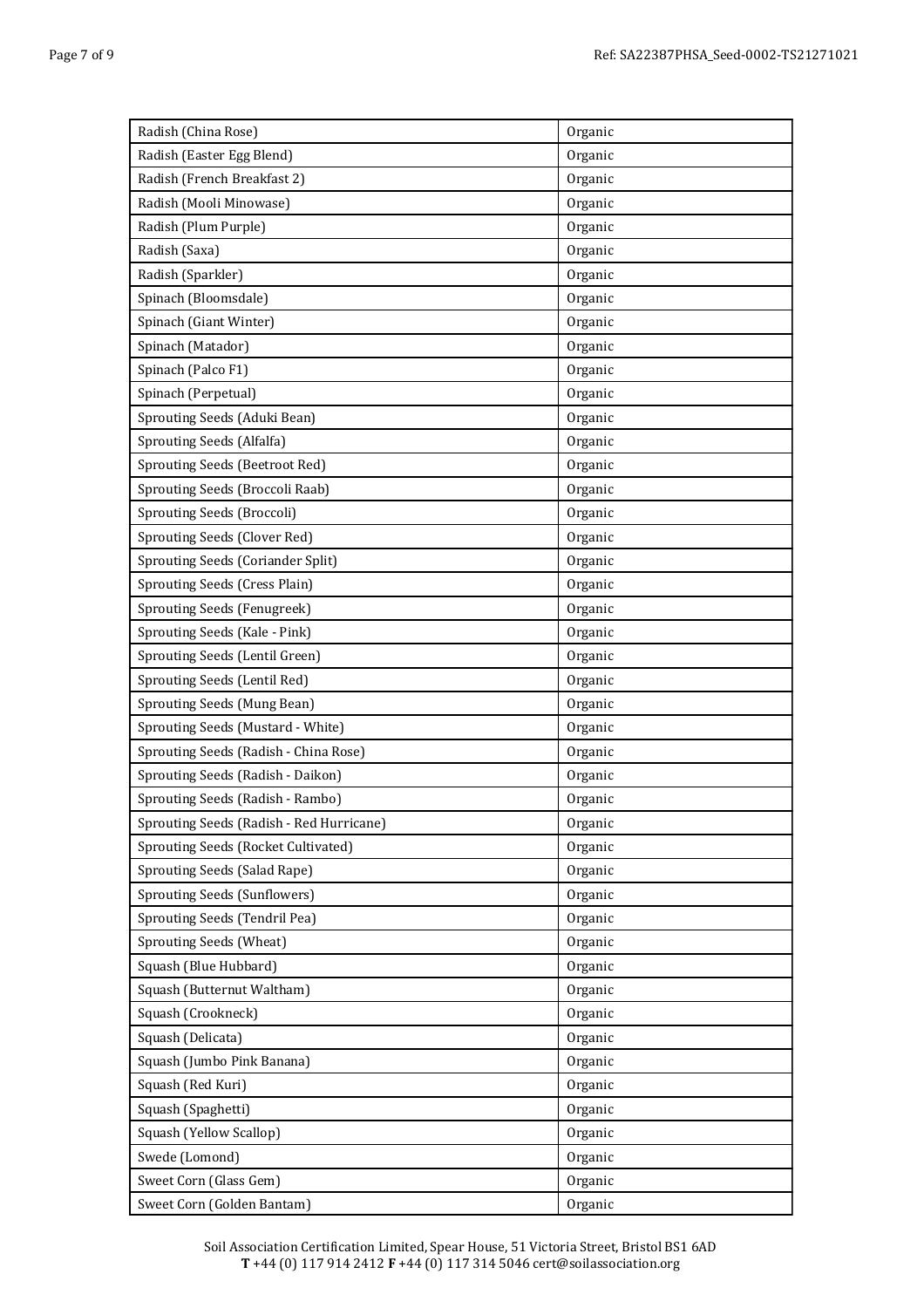| Sweet Corn (True Gold)                | Organic |
|---------------------------------------|---------|
| Swiss Chard (Fordhook Giant)          | Organic |
| Swiss Chard (Rainbow Mixture)         | Organic |
| Swiss Chard (Rhubarb)                 | Organic |
| Tomato (Black Cherry)                 | Organic |
| Tomato (Black Krim)                   | Organic |
| Tomato (Brandywine Black)             | Organic |
| Tomato (Brandywine Red)               | Organic |
| Tomato (Chadwick Cherry)              | Organic |
| Tomato (Cherokee Purple)              | Organic |
| Tomato (Chocolate Cherry)             | Organic |
| Tomato (Currant Red)                  | Organic |
| Tomato (Currant Yellow)               | Organic |
| Tomato (Delicious)                    | Organic |
| Tomato (Gardeners Delight)            | Organic |
| Tomato (Green Zebra)                  | Organic |
| Tomato (Kellogg's Breakfast)          | Organic |
| Tomato (Marmande VF)                  | Organic |
| Tomato (Money Maker)                  | Organic |
| Tomato (Mortgage Lifter)              | Organic |
| Tomato (Old German)                   | Organic |
| Tomato (Pineapple)                    | Organic |
| Tomato (Purple Calabash)              | Organic |
| Tomato (Red Pear)                     | Organic |
| Tomato (Riesentraube)                 | Organic |
| Tomato (Roma)                         | Organic |
| Tomato (San Marzano 2)                | Organic |
| Tomato (Speckled Roman)               | Organic |
| Tomato (Stupice)                      | Organic |
| Tomato (Sweetie)                      | Organic |
| Tomato (Thessalonki)                  | Organic |
| Tomato (Tiny Tim)                     | Organic |
| Tomato (Tomatillo - Grande Rio Verde) | Organic |
| Tomato (Tomatillo - Pineapple)        | Organic |
| Tomato (Tomatillo - Purple)           | Organic |
| Tomato (White Cherry)                 | Organic |
| Tomato (Yellow Pear)                  | Organic |
| Turnip (Gold Ball)                    | Organic |
| Turnip (Golden Globe)                 | Organic |
| Turnip (Purple Top White Globe)       | Organic |
| Watermelon (Charlston Gray)           | Organic |
| Watermelon (Crimson Sweet)            | Organic |
| Watermelon (Sugar Baby)               | Organic |